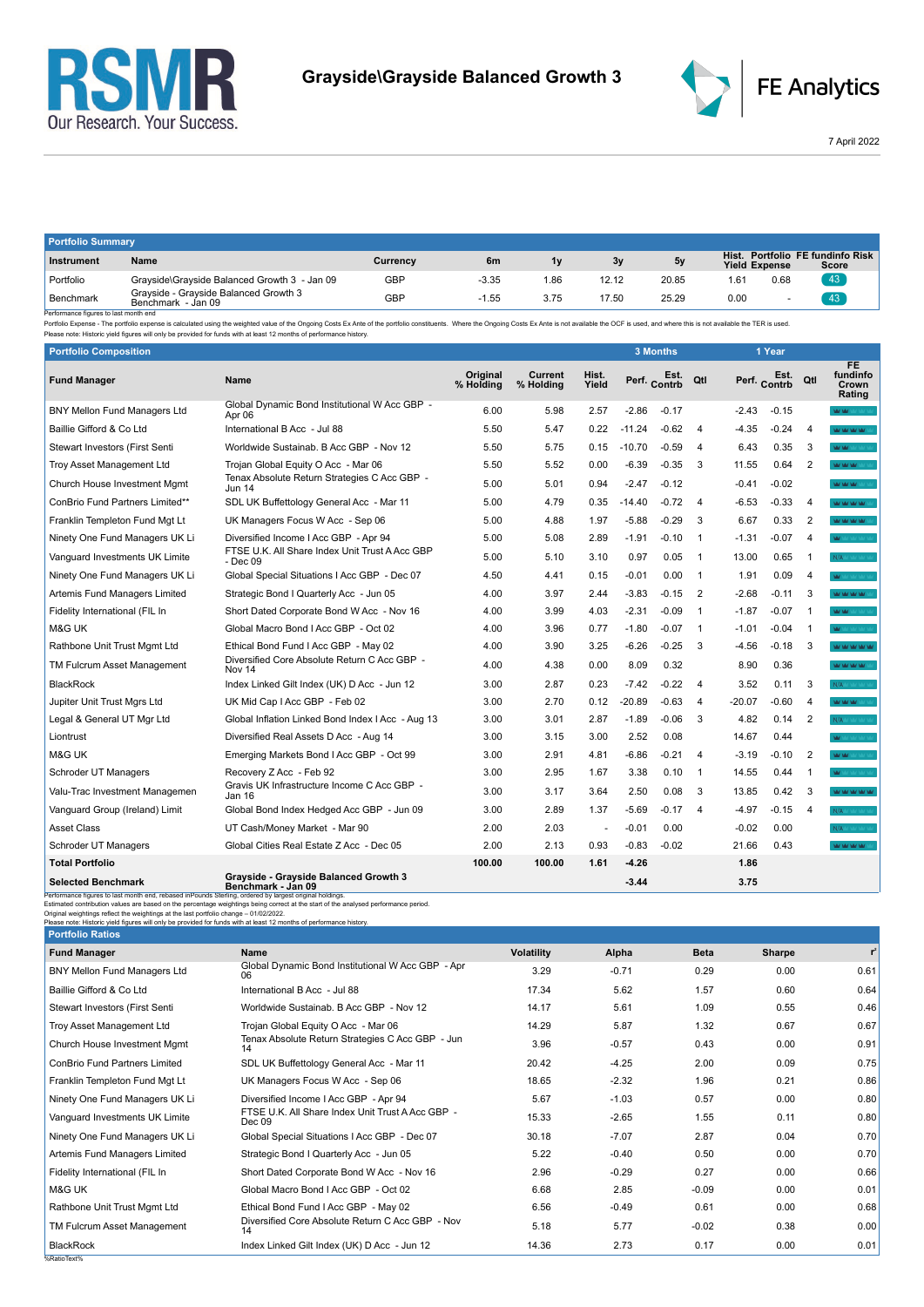| <b>Portfolio Ratios continued</b> |                                                                                                                                                                                                            |                   |                |             |        |                |  |  |
|-----------------------------------|------------------------------------------------------------------------------------------------------------------------------------------------------------------------------------------------------------|-------------------|----------------|-------------|--------|----------------|--|--|
| <b>Fund Manager</b>               | Name                                                                                                                                                                                                       | <b>Volatility</b> | Alpha          | <b>Beta</b> | Sharpe | $\mathbf{r}^2$ |  |  |
| Jupiter Unit Trust Mgrs Ltd       | UK Mid Cap I Acc GBP - Feb 02                                                                                                                                                                              | 27.23             | $-9.49$        | 2.80        | 0.00   | 0.82           |  |  |
| Legal & General UT Mgr Ltd        | Global Inflation Linked Bond Index I Acc - Aug 13                                                                                                                                                          | 4.16              | 3.95           | 0.22        | 0.41   | 0.22           |  |  |
| Liontrust                         | Diversified Real Assets D Acc - Aug 14                                                                                                                                                                     | 8.16              | 1.96           | 0.74        | 0.31   | 0.64           |  |  |
| M&G UK                            | Emerging Markets Bond I Acc GBP - Oct 99                                                                                                                                                                   | 12.25             | $-4.47$        | 1.01        | 0.00   | 0.53           |  |  |
| Schroder UT Managers              | Recovery Z Acc - Feb 92                                                                                                                                                                                    | 23.88             | $-2.96$        | 2.02        | 0.11   | 0.56           |  |  |
| Valu-Trac Investment Managemen    | Gravis UK Infrastructure Income C Acc GBP - Jan<br>16                                                                                                                                                      | 8.56              | 2.86           | 0.80        | 0.44   | 0.68           |  |  |
| Vanguard Group (Ireland) Limit    | Global Bond Index Hedged Acc GBP - Jun 09                                                                                                                                                                  | 3.86              | $-0.44$        | 0.15        | 0.00   | 0.12           |  |  |
| <b>Asset Class</b>                | UT Cash/Money Market - Mar 90                                                                                                                                                                              | 0.54              | 0.32           | $-0.01$     | 0.00   | 0.01           |  |  |
| Schroder UT Managers              | Global Cities Real Estate Z Acc - Dec 05                                                                                                                                                                   | 14.45             | 2.56           | 1.39        | 0.44   | 0.72           |  |  |
| <b>Total Portfolio</b>            |                                                                                                                                                                                                            | 8.35              | $-1.26$        | 0.94        | 0.05   | 0.99           |  |  |
| <b>Selected Benchmark</b>         | Grayside - Grayside Balanced Growth 3<br>Benchmark - Jan 09<br>Patio figures based on last 36 months total return performance, rebased in Pounds Sterling. Patio figures are annualised where annualceble. | 8.83              | $\blacksquare$ |             | 0.23   | 1.00           |  |  |

Ratio figures based on last 36 months total return performance, rebased in Pounds Sterling. Ratio figures are annualised where applicable.<br>The benchmark for each holding is the portfolio benchmark.



Portfolio breakdown and holdings are based on latest published data for each constituent which may have different publication dates<br>Original % is based on current holdings and should be used as a guide..<br>Original weighting